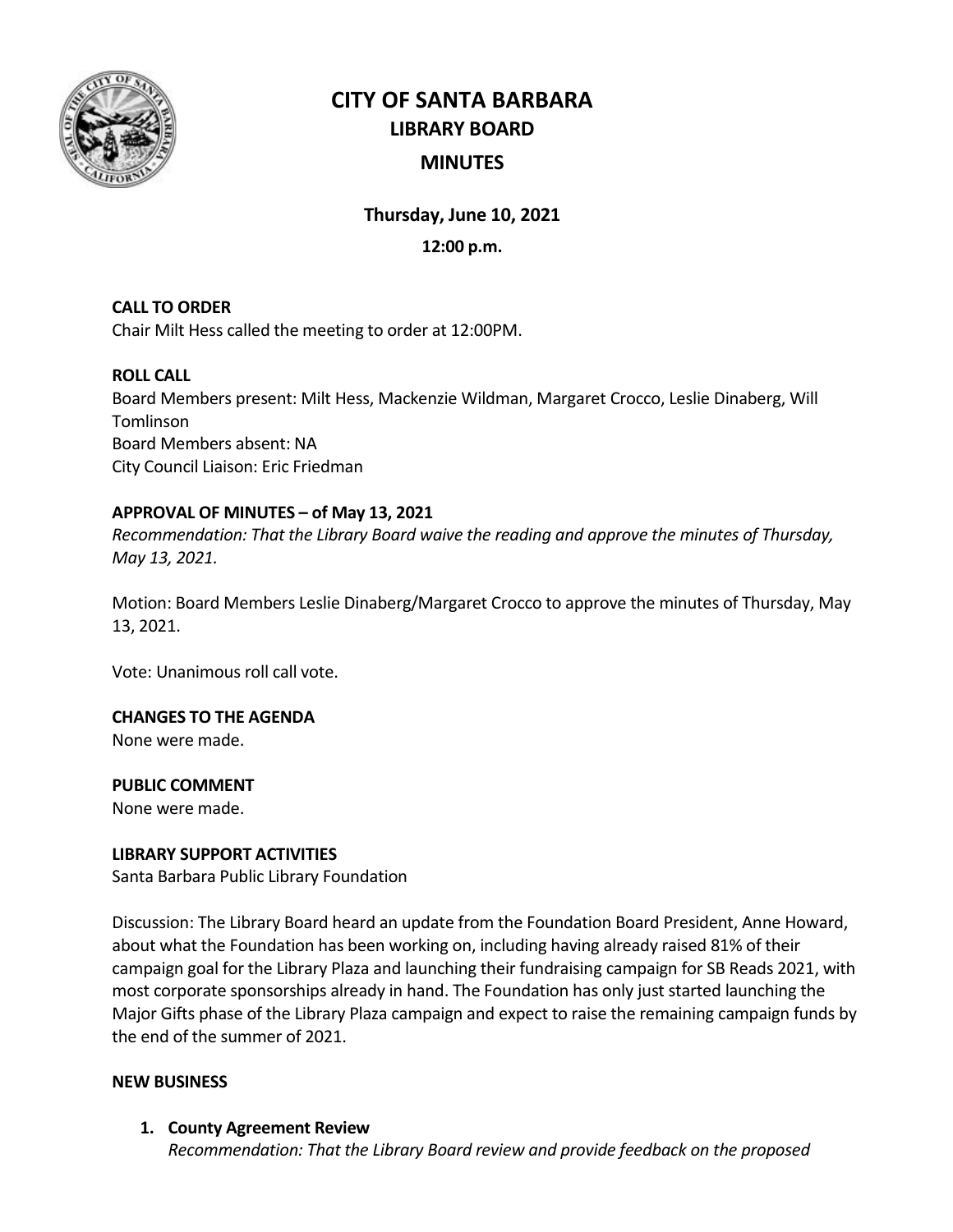*FY2021-2022 County Library Agreement.* 

Speaker: Jessica Cadiente, Library Director

Discussion: The Library Board received an overview of the proposed FY2021-2022 County Library Agreement, focusing on the additions and changes from the previous year's contract. Some of these changes included clarification on what defines a managing versus a partnering city, inclusion of a cost of living statement, clarification on direct loans versus inter-library loans, the reassignment of the Mission Canyon area to Zone 1, clarification on the roles of the County versus managing and partnering Cities, and the addition of a cap on the administrative fees managing libraries can charge participating libraries for oversight, management, coordination, etc.

Public Comment: None were made.

## **LIBRARY DIRECTOR'S REPORT**

## **2. Building and Grounds**

*Recommendation: That the Library Board receive the monthly Library Director's Report, Building and Grounds.*

Speaker: Jessica Cadiente, Library Director

Discussion: The Library Board received the Library Director's Report on Building and Grounds. The reopening of all Library locations on June 1, 2021 went very well, with the Library looking to expand its open hours in July 2021. The Library Plaza project has been progressing, with the Library receiving their final sign off from Building & Safety and the project itself planned to go out to bid in July, with the work hopefully awarded in September. Staging of the Upper Library Plaza and the Elevator will occur simultaneously with the work on the Lower Library Plaza commencing after the completion of the Lower Level Staff area.

Public Comment: None were made.

## **3. Programs**

*Recommendation: That the Library Board receive the monthly Library Director's Report, Programs.*

Speaker: Jessica Cadiente, Library Director

Discussion: The Library Board received the Library Director's Report on Programs. The Library will be recruiting for two supervisor positions and one part-time library technician at the start of the new fiscal year. Meetings between the Library Director and the City of Carpinteria are ongoing in regards to the departure of the Carpinteria branch library from the Santa Barbara Public Library System. City Council approved the addition of a Social Worker for the Library at the June 9, 2021 meeting, with discussions to occur over whether the Social Worker will be contracted through a non-profit, through the County, or whether the position will be held within the Library's position control. The Library on the Go Van was delivered on June 3, 2021 and was featured at the Library's Summer Reading Kick-Off Party on June 5, 2021, which was a huge success.